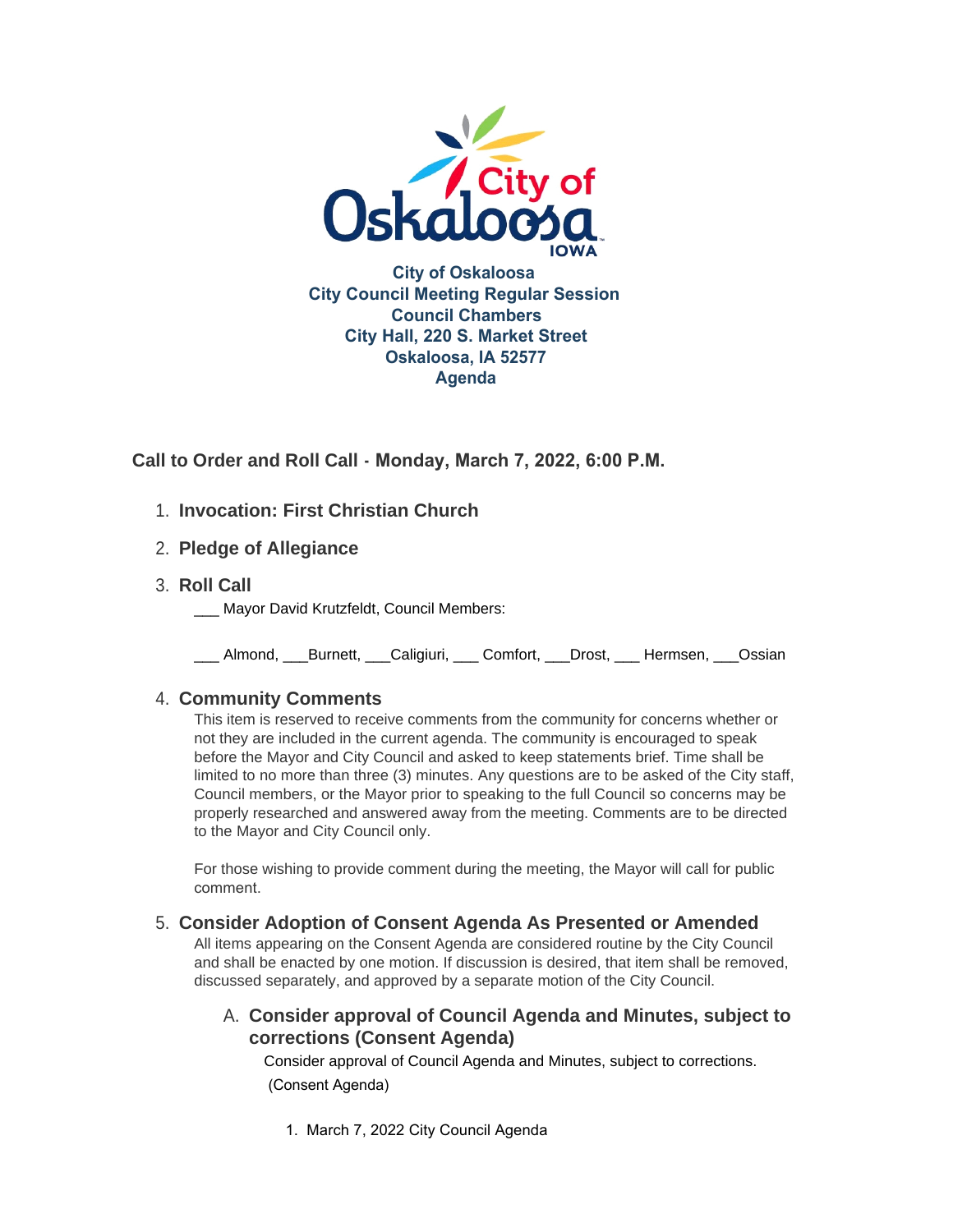2. February 22, 2022 City Council Regular Meeting Minutes

Who is submitting this City Clerk's Office item.

Documents:

[City Council Minutes February 22 2022.docx](https://www.oskaloosaiowa.org/AgendaCenter/ViewFile/Item/9943?fileID=26205)

**Consider a motion to receive and file reports and**  B. **communications from advisory and operating boards and commissions (Consent Agenda)**

Documents:

[MIN 20220207 Airport Commission Meeting Minutes.pdf](https://www.oskaloosaiowa.org/AgendaCenter/ViewFile/Item/9944?fileID=26206) [MIN 20220222 SCRAA Board Meeting Minutes.pdf](https://www.oskaloosaiowa.org/AgendaCenter/ViewFile/Item/9944?fileID=26207) [MIN 20220110 Water Board Meeting Minutes.pdf](https://www.oskaloosaiowa.org/AgendaCenter/ViewFile/Item/9944?fileID=26208)

## C. Consider payment of claims for February 2022. (Consent **Agenda)**

Who is submitting this City Clerk/Finance Director item.

Documents:

[COM\\_20220307 Claims List.docx](https://www.oskaloosaiowa.org/AgendaCenter/ViewFile/Item/9918?fileID=26197) [COUNCIL CLAIMS LIST 02252022.pdf](https://www.oskaloosaiowa.org/AgendaCenter/ViewFile/Item/9918?fileID=26198) [MANUAL CHECK REPORT 02252022.pdf](https://www.oskaloosaiowa.org/AgendaCenter/ViewFile/Item/9918?fileID=26199)

# **Consider approval of liquor license applications. (Consent**  D. **Agenda)**

Who is submitting this City Clerk/Finance Department item.

Documents:

[COM\\_20220307 Liquor Licenses.docx](https://www.oskaloosaiowa.org/AgendaCenter/ViewFile/Item/9919?fileID=26159)

### **Consider a motion appointing representatives to the**  E. **Municipal Housing Agency (Consent Agenda)**

Who is submitting this City Manager's Office item.

Documents:

[COM 20220307 Municipal Housing Agency Appointment.docx](https://www.oskaloosaiowa.org/AgendaCenter/ViewFile/Item/9955?fileID=26217) [Neubert Ruth Municipal Housing 2022.pdf](https://www.oskaloosaiowa.org/AgendaCenter/ViewFile/Item/9955?fileID=26215) [Walling Tom Municipal Housing 2022.pdf](https://www.oskaloosaiowa.org/AgendaCenter/ViewFile/Item/9955?fileID=26216)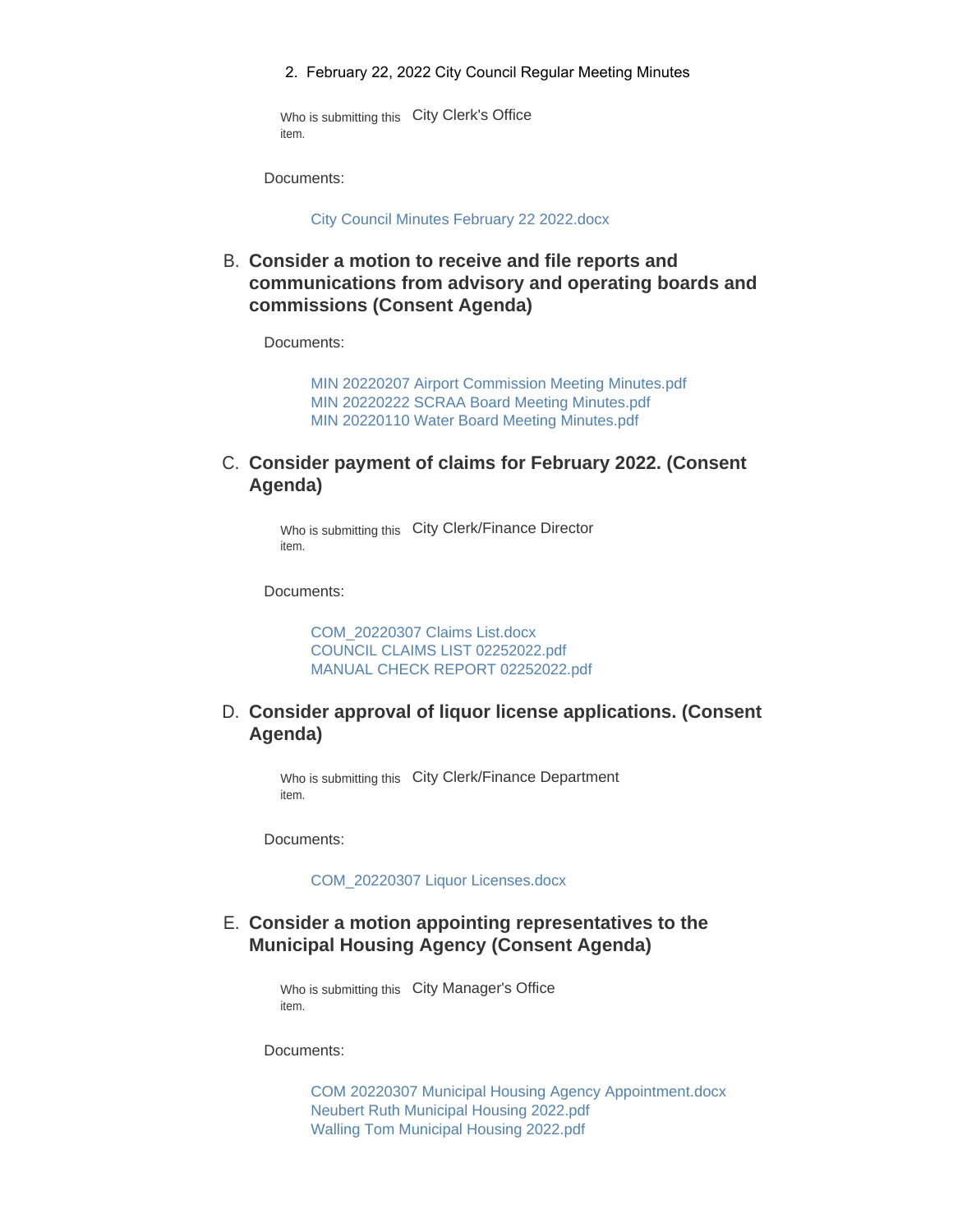**Consider a motion authorizing submittal of a grant application**  F. **to the Bulletproof Vest Partnership under the US Department of Justice** 

Who is submitting this Police Department item.

Documents:

[COM 20220307 BVP Grant Submittal.pdf](https://www.oskaloosaiowa.org/AgendaCenter/ViewFile/Item/9929?fileID=26161)

# **Consider a resolution authorizing submittal of a grant**  G. **application to the State of Iowa (Consent Agenda)**

Who is submitting this Police Department item.

Documents:

[COM 20220307 DAS Grant Request.docx](https://www.oskaloosaiowa.org/AgendaCenter/ViewFile/Item/9930?fileID=26164) [RES 20220307 DAS Grant Request.docx](https://www.oskaloosaiowa.org/AgendaCenter/ViewFile/Item/9930?fileID=26163)

**Consider a resolution approving an agreement with McClure**  H. **Engineering Company for services to prepare a U.S. DOT RAISE Discretionary Grant application (Consent Agenda)**

Who is submitting this City Manager's Office item.

Documents:

[COM 20220307 RAISE Grant Application.docx](https://www.oskaloosaiowa.org/AgendaCenter/ViewFile/Item/9931?fileID=26173) [RES 20220307 RAISE Application and Contribution.docx](https://www.oskaloosaiowa.org/AgendaCenter/ViewFile/Item/9931?fileID=26175) [McClure Agreement RAISE Grant 2022.pdf](https://www.oskaloosaiowa.org/AgendaCenter/ViewFile/Item/9931?fileID=26174)

**Consider a resolution for setting the date for a public hearing**  I. **on plans and specifications and authorizing the advertisement of bids for the Downtown Resurfacing Project. (Consent Agenda)**

Who is submitting this Public Works Department item.

Documents:

[COM\\_20220207\\_Downtown Resurfacing Project V2.docx](https://www.oskaloosaiowa.org/AgendaCenter/ViewFile/Item/9936?fileID=26191) [RES\\_20220207\\_Downtown Resurfacing Project.docx](https://www.oskaloosaiowa.org/AgendaCenter/ViewFile/Item/9936?fileID=26192) [20220307\\_Location Map.pdf](https://www.oskaloosaiowa.org/AgendaCenter/ViewFile/Item/9936?fileID=26193) [20220307\\_Updated Estimated Construction Cost.pdf](https://www.oskaloosaiowa.org/AgendaCenter/ViewFile/Item/9936?fileID=26196) [20220307 Notice of Public Hearing.docx](https://www.oskaloosaiowa.org/AgendaCenter/ViewFile/Item/9936?fileID=26195) [20220307 Notice to Bidders.doc](https://www.oskaloosaiowa.org/AgendaCenter/ViewFile/Item/9936?fileID=26194)

**-------------------- End of Consent Agenda --------------------** J.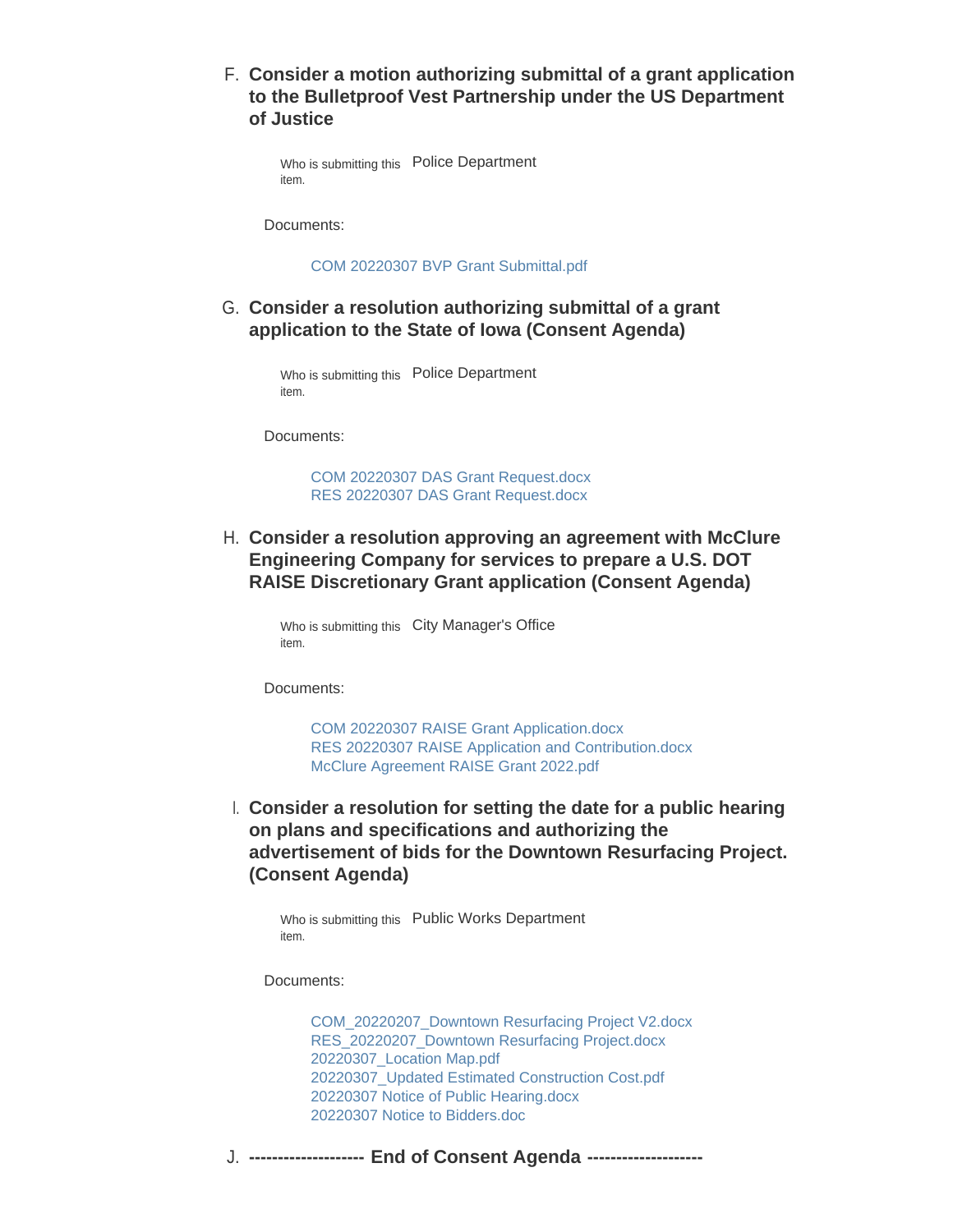### **Announcement of Vacancies** 6.

Applicants must reside in Oskaloosa and be 18 years of age unless specific specifications are stated.

- ¡ **Airport Commission**: One vacancy for a term ending December 2027
- ¡ **Board of Adjustment**: One vacancy for a term ending December 2026
- ¡ **Building Code Board of Appeals**: One vacancy for a regular member and one for an ex officio member
- ¡ **Civic Service Commission**: One vacancy for a term beginning April 2022
- ¡ **Historic Preservation Commission**: Two vacancies, one for a term ending December 2022 and one ending December 2023
- ¡ **Municipal Housing Agency**: One vacancy for a term ending February 2023 and three vacancies for terms beginning March 2022
- ¡ **Planning and Zoning Commission:** Two vacancies for terms beginning May 2022
- ¡ **South Central Regional Airport:** One vacancy for a term beginning April 2022

#### **Regular Agenda** 7.

The following agenda items require specific action by the City Council:

# **Consider a motion approving the appointment of Scott**  A. **Vaughan as Fire Chief.**

Who is submitting this City Manager's Office item.

Documents:

[COM 20220307 Fire Chief appointment.docx](https://www.oskaloosaiowa.org/AgendaCenter/ViewFile/Item/9928?fileID=26200) [Vaughan Scott Resume.pdf](https://www.oskaloosaiowa.org/AgendaCenter/ViewFile/Item/9928?fileID=26201)

**Consider a resolution approving the final plans,**  B. **specifications, form of contract, and estimated cost for the 2022 Sanitary Sewer Project (PUBLIC HEARING)**

> Who is submitting this Public Works Department item.

Documents:

[COM 20220307\\_2022 Sanitary Sewer Project.docx](https://www.oskaloosaiowa.org/AgendaCenter/ViewFile/Item/9934?fileID=26182) [RES 20220307\\_2022 Sanitary Sewer Project.docx](https://www.oskaloosaiowa.org/AgendaCenter/ViewFile/Item/9934?fileID=26180) [20220118\\_Engineer Opinion of Probable Cost 3021393 20211229.pdf](https://www.oskaloosaiowa.org/AgendaCenter/ViewFile/Item/9934?fileID=26181) [20220118\\_Cons Plans REDUCED.pdf](https://www.oskaloosaiowa.org/AgendaCenter/ViewFile/Item/9934?fileID=26184) [20220118\\_Specifications 3021393 prelim REDUCED.pdf](https://www.oskaloosaiowa.org/AgendaCenter/ViewFile/Item/9934?fileID=26183) [20220118\\_2022 Sanitary Location Map.pdf](https://www.oskaloosaiowa.org/AgendaCenter/ViewFile/Item/9934?fileID=26185)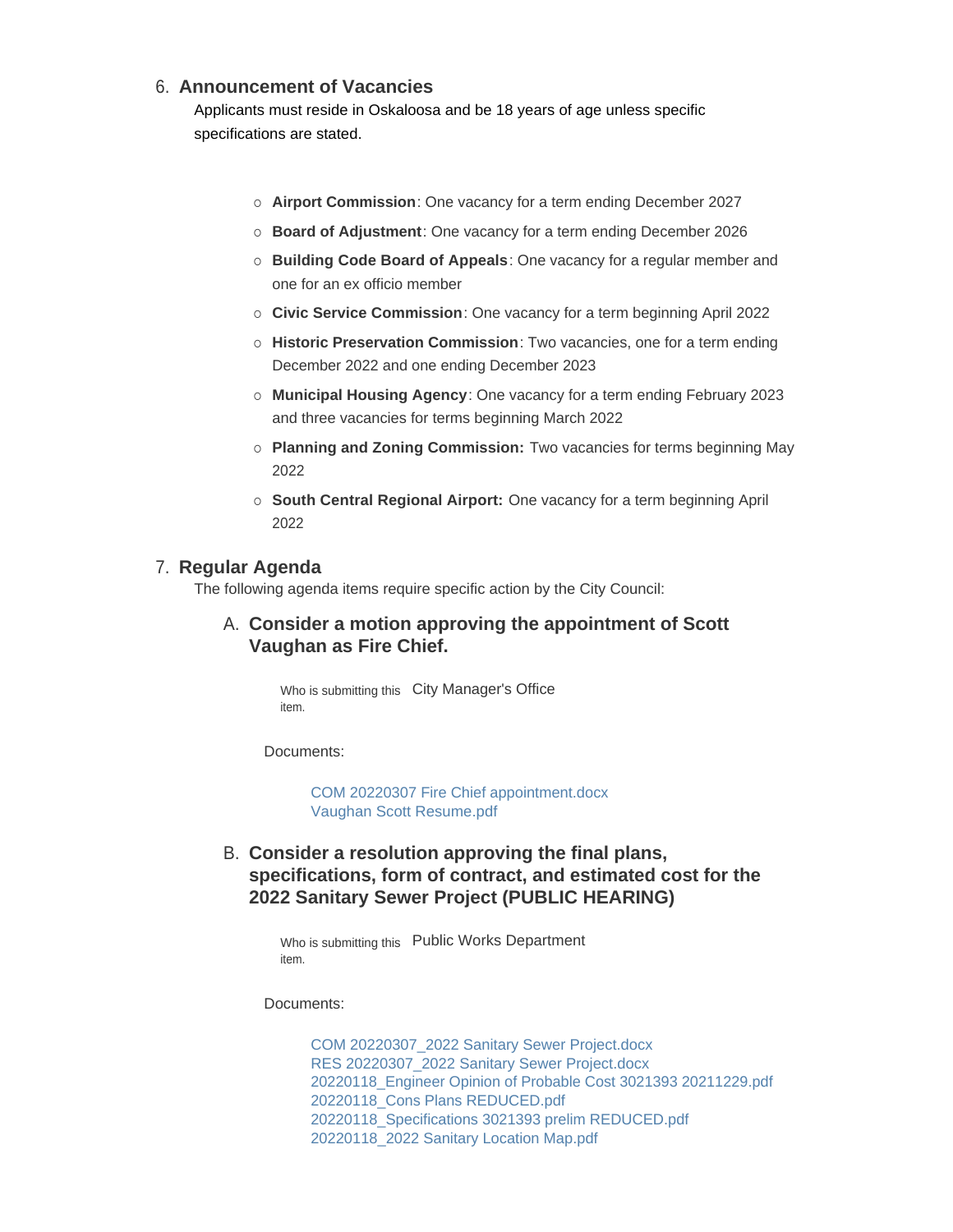## C. Consider a resolution awarding the contract, or a motion to **postpone the award, for the 2022 Sanitary Sewer Project.**

Who is submitting this Public Works Department item.

Documents:

[COM\\_20220307 2022 Sanitary Sewer Project.docx](https://www.oskaloosaiowa.org/AgendaCenter/ViewFile/Item/9932?fileID=26186) [RES\\_20220307 2022 Sanitary Sewer Project.docx](https://www.oskaloosaiowa.org/AgendaCenter/ViewFile/Item/9932?fileID=26176) [20220307\\_Bid Tabulation.pdf](https://www.oskaloosaiowa.org/AgendaCenter/ViewFile/Item/9932?fileID=26178) [20220307\\_Letter.pdf](https://www.oskaloosaiowa.org/AgendaCenter/ViewFile/Item/9932?fileID=26179)

# **Consider a resolution adopting the proposed FY2022 budget**  D. **amendment and the proposed FY2023 budget and setting date for public hearing.**

Who is submitting this City Clerk/Finance Department item.

Documents:

[COM\\_20220307 Schedule PH Budget Amendment and Budget CC](https://www.oskaloosaiowa.org/AgendaCenter/ViewFile/Item/9920?fileID=26218)  Comm.docx [RES\\_20220307 Schedule PH Budget Amendment and Budget](https://www.oskaloosaiowa.org/AgendaCenter/ViewFile/Item/9920?fileID=26219)  Resolution.doc [FY22 Budget Amendment Public Hearing Notice.pdf](https://www.oskaloosaiowa.org/AgendaCenter/ViewFile/Item/9920?fileID=26220) [FY23 Budget Public Hearing Notice.pdf](https://www.oskaloosaiowa.org/AgendaCenter/ViewFile/Item/9920?fileID=26221) [BgtfdsFY23.xlsx](https://www.oskaloosaiowa.org/AgendaCenter/ViewFile/Item/9920?fileID=26222)

**Consider a resolution setting the time and place to conduct a**  E. **public hearing on the city of Oskaloosa Capital Improvement Plan for Fiscal Years 2023 through 2027.**

Who is submitting this City Clerk/Finance Department item.

Documents:

[COM\\_20220307\\_Schedule PH CIP.docx](https://www.oskaloosaiowa.org/AgendaCenter/ViewFile/Item/9921?fileID=26165) [RES\\_20220307\\_Schedule PH CIP.doc](https://www.oskaloosaiowa.org/AgendaCenter/ViewFile/Item/9921?fileID=26166) [CIP by department.pdf](https://www.oskaloosaiowa.org/AgendaCenter/ViewFile/Item/9921?fileID=26167)

**Consider a resolution approving an amendment to the 28E**  F. **Agreement Creating the Mahaska County Solid Waste Management Commission.**

Who is submitting this City Manager's Office item.

Documents: